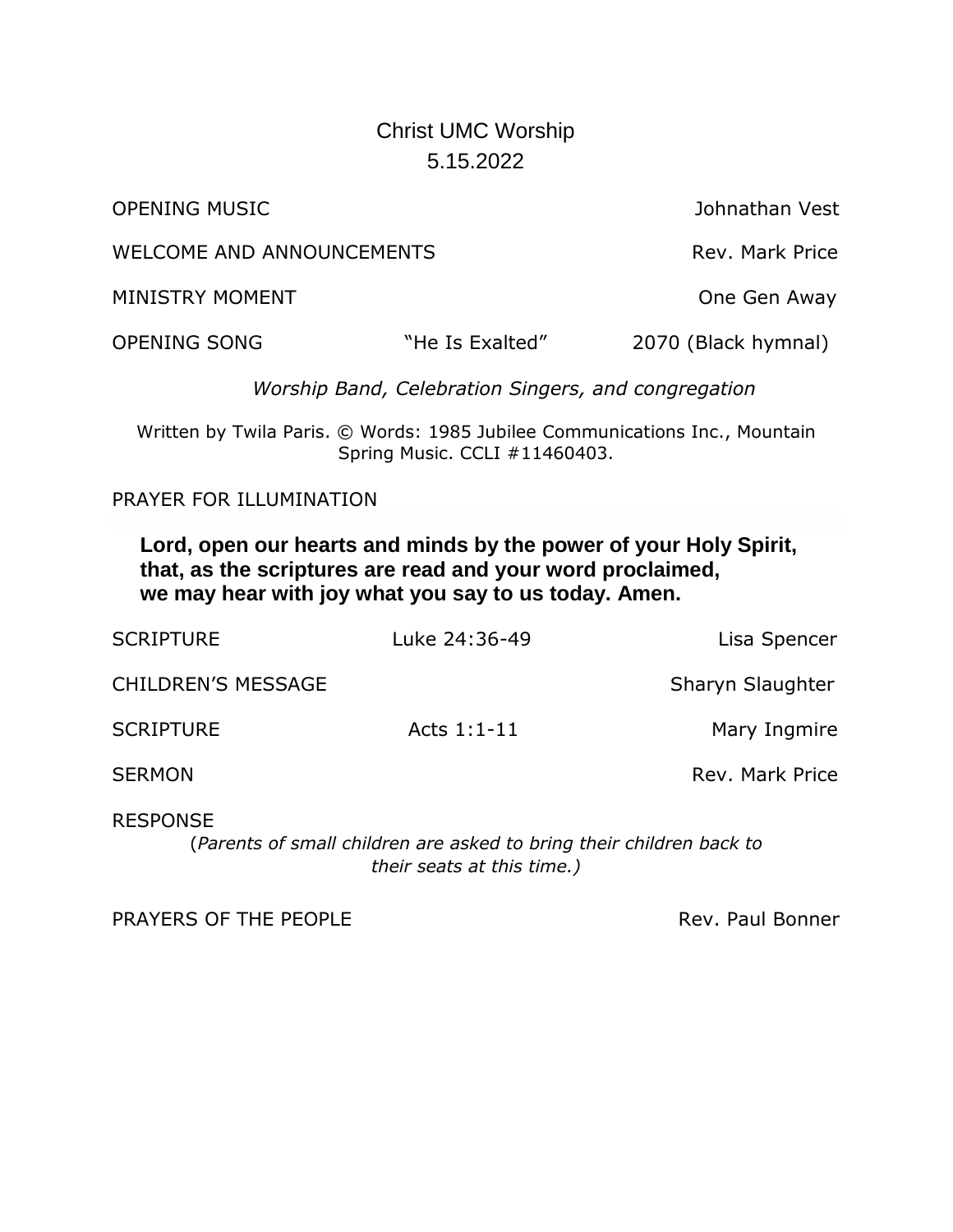## THE LORD'S PRAYER

**Our Father, who art in heaven, hallowed be thy name. Thy kingdom come. Thy will be done on earth as it is in heaven. Give us this day our daily bread. And forgive us our trespasses, as we forgive those who trespass against us. And lead us not into temptation, but deliver us from evil. For thine is the kingdom, and the power, and the glory, forever. Amen.**

CLOSING SONG "Crown Him With Many Crowns" arr. Ortega *Worship Band*

> Words: Matthew Bridges, Godfrey Thring (Public Domain). Music: 2006 Cerdo Verde Music, Curb Songs. CCLI #11460403.

DISMISSAL Rev. Mark Price

BLESSING SONG The Lord Bless and Keep You" Strathdee

Music by Jim Strathdee. © 1981 Desert Flower Music. Onel icense.net  $#A-734439$ .

**The Lord bless and keep you, the Lord make his face to shine on you, and be gracious, gracious. The Lord bless and keep you, the Lord lift his countenance on you and give peace, give you peace. Shalom, shalom.**

CLOSING MUSIC Johnathan Vest